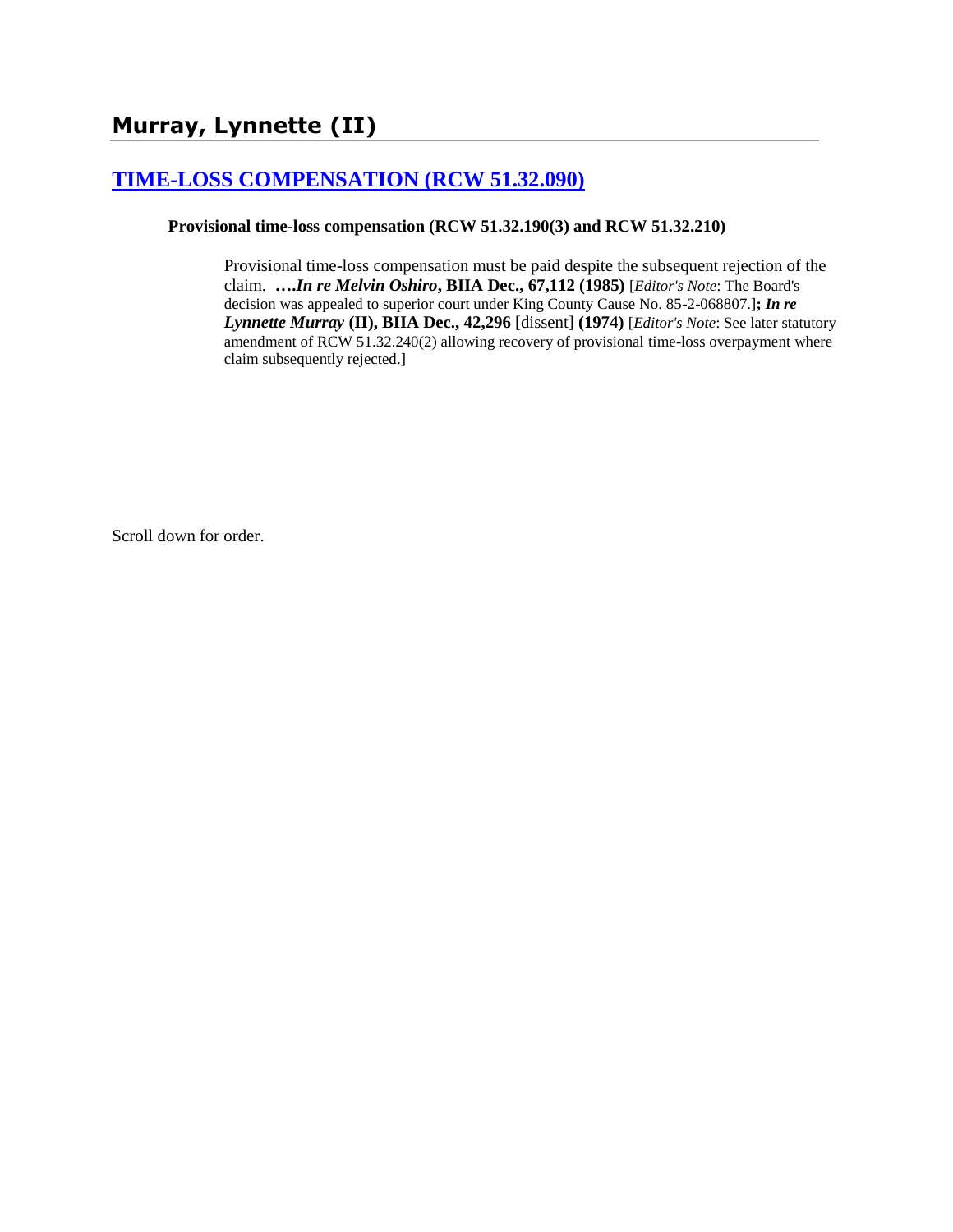### **BEFORE THE BOARD OF INDUSTRIAL INSURANCE APPEALS STATE OF WASHINGTON**

**)**

**IN RE: LYNNETTE A. MURRAY ) DOCKET NO. 42,296**

**CLAIM NO. S-105979 ) DECISION AND ORDER**

APPEARANCES:

Claimant, Lynnette A. Murray, by Phillipps & Young, per Kenneth Phillipps

Employer, Scott Paper Company, by Bell, Ingram, Johnson & Level, per Richard V. Johnson

Department of Labor and Industries, by The Attorney General, per Richard Roth, Assistant

This is an appeal filed by the self-insured employer, Scott Paper Company, on March 5, 1973, from an order of the Department of Labor and Industries dated February 20, 1973, which directed the employer to pay time-loss compensation to the claimant for the period from July 28, 1972 through November 6, 1972, in accordance with RCW 51.32.190. **SUSTAINED**.

## **DECISION**

Pursuant to RCW 51.52.104 and RCW 51.52.106, this matter is before the Board for review and decision on a timely Petition for Review filed by the claimant to a Proposed Decision and Order issued by a hearing examiner for this Board on October 26, 1973, in which the order of the Department dated February 20, 1973 was reversed, and the above numbered claim remanded to the Department with direction that the Department set aside and hold for naught the said order.

This appeal raises solely a question of law, namely, whether the self-insured employer is required to pay time-loss compensation to the claimant for the period from July 28 to November 6, 1972, which period was prior to the Department's initial determinative order as to allowance or rejection of this claim. The Department's determinative order was entered on November 13, 1972, rejecting the claim on the ground that claimant's condition pre-existed her alleged injury of July 18, 1972, and was not related thereto.

The record adequately establishes the fact that the claimant was temporarily unable to work during the period from July 28 to November 6, 1972, due to pain and weakness involving her right arm, right shoulder, and neck. Her attending physician diagnosed her condition as a shoulder-hand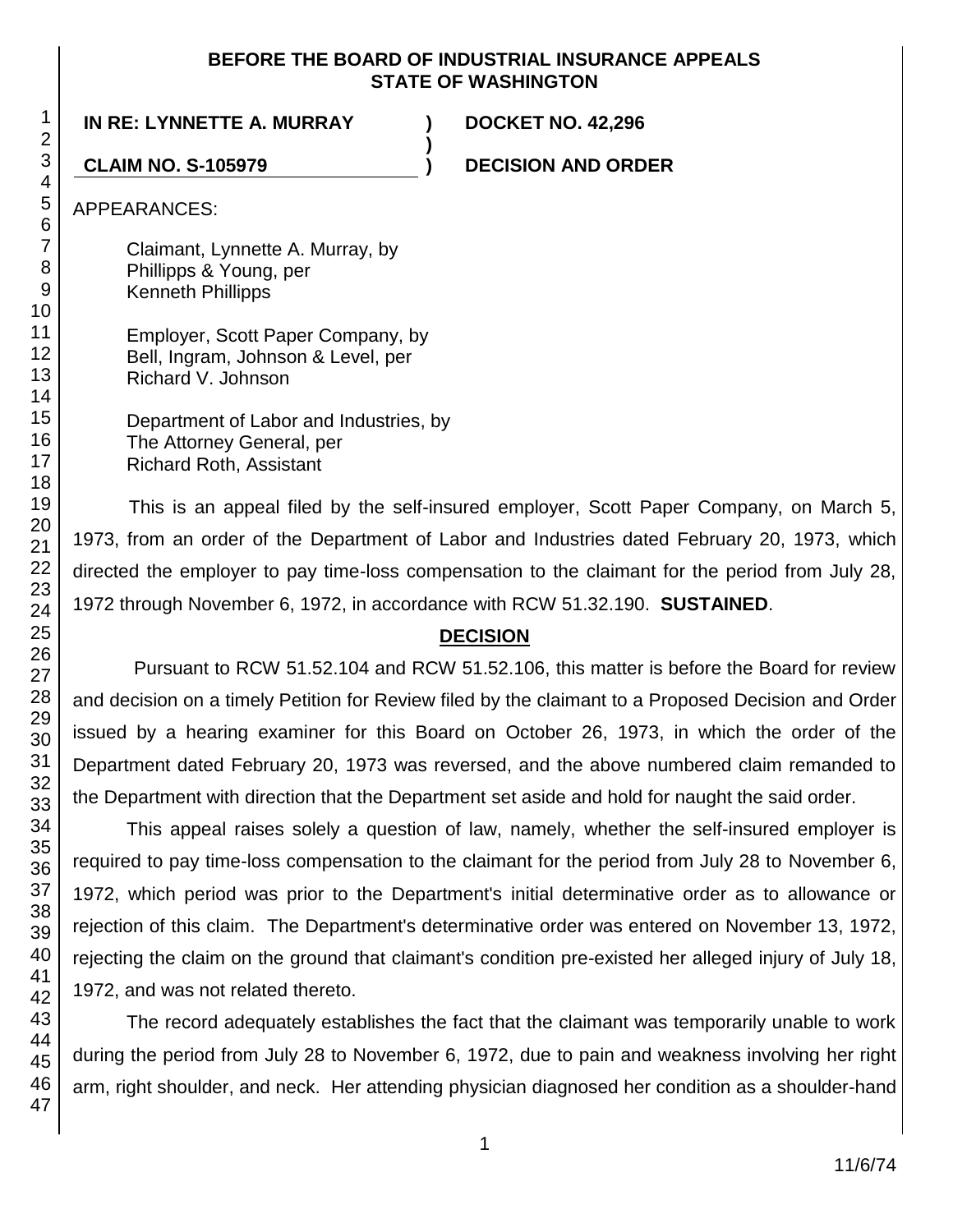syndrome or thoracic outlet syndrome, and he actively treated this condition during the three-plus months here in issue. Due to improvement in the condition, the claimant was able to return to work on November 6, 1972.

We do not have before us in this case the question of whether or not the shoulder-hand syndrome which produced claimant's period of temporary total disability was caused by her alleged industrial injury of July 18, 1972, because no recognizable appeal was timely taken from the Department's rejection order of November 13, 1972, by the claimant or by any other party. Said order, finding no causal relationship between the condition and the July 18, 1972, alleged injury, has thus become final and res judicata.

In spite of this finality, must the employer pay the claimant time-loss compensation for the appropriate period prior to entry of the Department's determinative order, as a matter of law? The Department of course answered this question in the affirmative; the employer urges by this appeal, and the hearing examiner concluded in his proposed order, that such compensation need not legally be paid.

The resolution of this issue depends on the legislative intent embodied in certain 1971 and 1972 amendments to the Act (Sec. 47, Chap. 289, Laws of 1971 ex. sess., as amended by Sec. 25, Chap. 43, Laws of 1972 ex. sess.; and Sec. 26, Chap. 43, Laws of 1972 ex. sess.) which created two new sections in the law, now codified as RCW 51.32.190 and 51.32.210.

In determining the applicability of these new statutory provisions, some further brief recitation of the procedural history of this claim is necessary.

The claimant filed her claim for her shoulder-hand syndrome allegedly due to the industrial injury of July 18, 1972, on August 8, 1972. After some investigation, the self-insured employer on September 15, 1972 notified the claimant and the Department in writing, pursuant to RCW 51.32.190(1), of its denial of the claim and its reasons therefor. The Department, on the basis of information supplied by the employer and presumably further investigation, the exact nature or extent of which is not clearly disclosed by the record, issued its order on November 13, 1972, rejecting the claim on the ground that claimant's condition was not related to the alleged injury. At some time thereafter (exact time not disclosed herein), the claimant contacted the Department and complained that the employer had not paid her time-loss compensation for the period from July 28 to November 6, 1972, when she was off work due to her shoulder-hand syndrome condition, which period was of course prior to the date of the Department's determinative order on the claim. After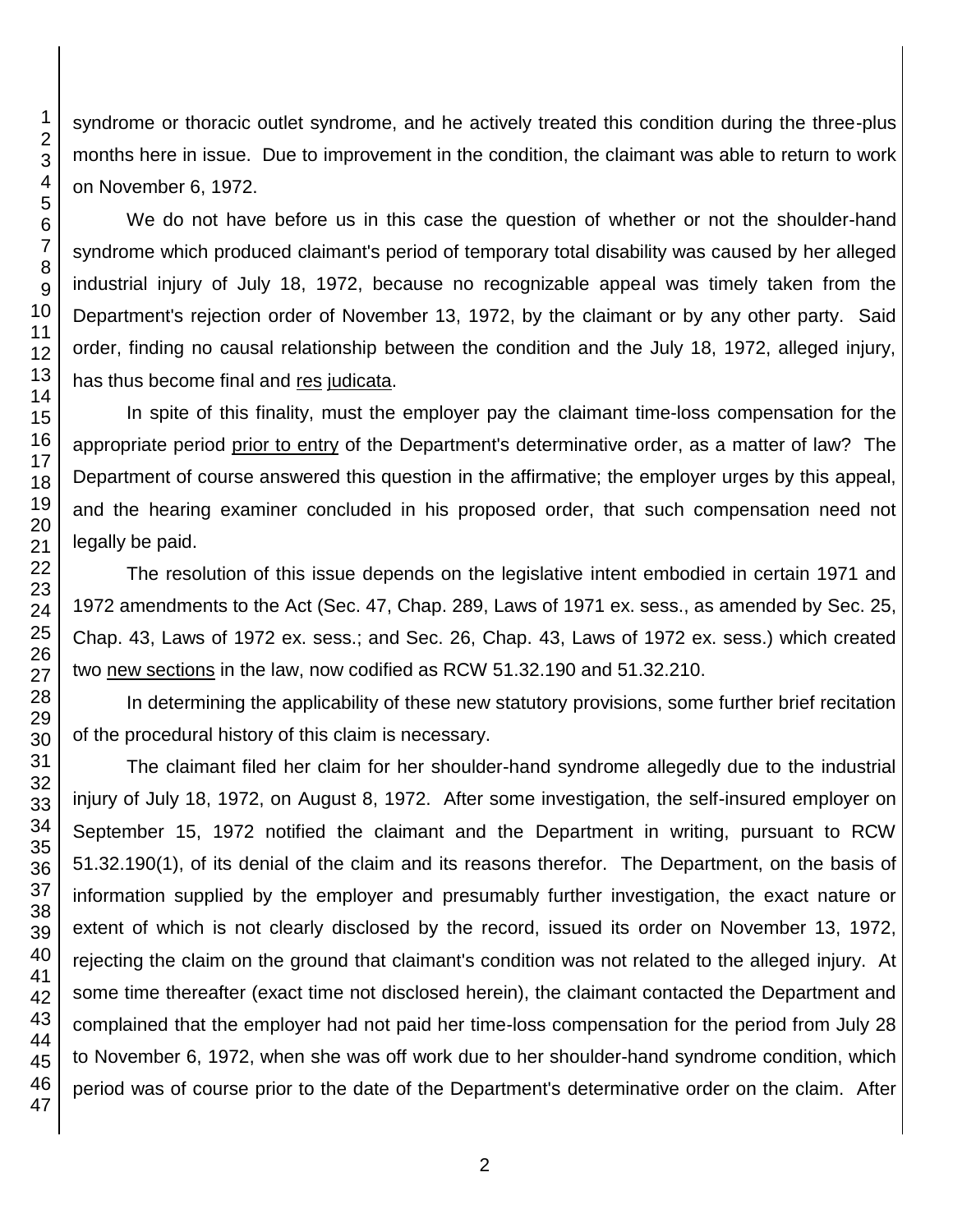reviewing the matter, the Department then entered its order of February 20, 1973, from which the employer filed the instant appeal, directing the employer to pay claimant time-loss compensation "for the period of 7/28/72 through 11/6/72 in accordance with Section 51.32.190 of the Workmen's Compensation Act."

For reasons hereafter expressed, we are convinced that the Department's order is correct and should be sustained, on the basis of what we understand to be the basic legislative intent of the two new statutory sections. RCW 51.32.190 relates to prompt action on new claims and payment of temporary disability compensation in self-insured cases, and RCW 51.32.210 relates to prompt action on new claims and payment of temporary disability compensation in Department-insured cases.

RCW 51.32.190, as pertinent to this case, provides:

"(1) If the self-insurer denies a claim for compensation, written notice of such denial, clearly informing the claimant of the reasons therefor and that the director will rule on the matter shall be mailed or given to the claimant and the director within seven days after the self-insurer has notice of the claim.

 (2) Until such time as the department has entered an order in a disputed case acceptance of compensation by the claimant shall not be considered a binding determination of his rights under this title. Likewise the payment or compensation shall not be considered a binding determination of the obligations of the self-insurer as to future compensation payments.

(3) Upon making the first payment of income benefits, and upon stopping or changing of such benefits except where a determination of the permanent disability has been made as elsewhere provided in this title, the self-insurer shall immediately notify the director in accordance with a form to be prescribed by the director that the payment of income benefits has begun or has been stopped or changed. Where temporary disability compensation is payable, the first payment thereof shall be made within fourteen days after notice of claim and shall continue at regular semimonthly or biweekly intervals.

(4) If, after the payment of compensation without an award, the selfinsurer elects to controvert the right to compensation, the payment of compensation shall not be considered a binding determination of the obligations of the self-insurer as to future compensation payments. The acceptance of compensation by the workman or his beneficiaries shall not be considered a binding determination of their rights under this title.

(5) The director (a) may, upon his own initiative at any time in a case in which payments are being made without an award, and (b) shall, upon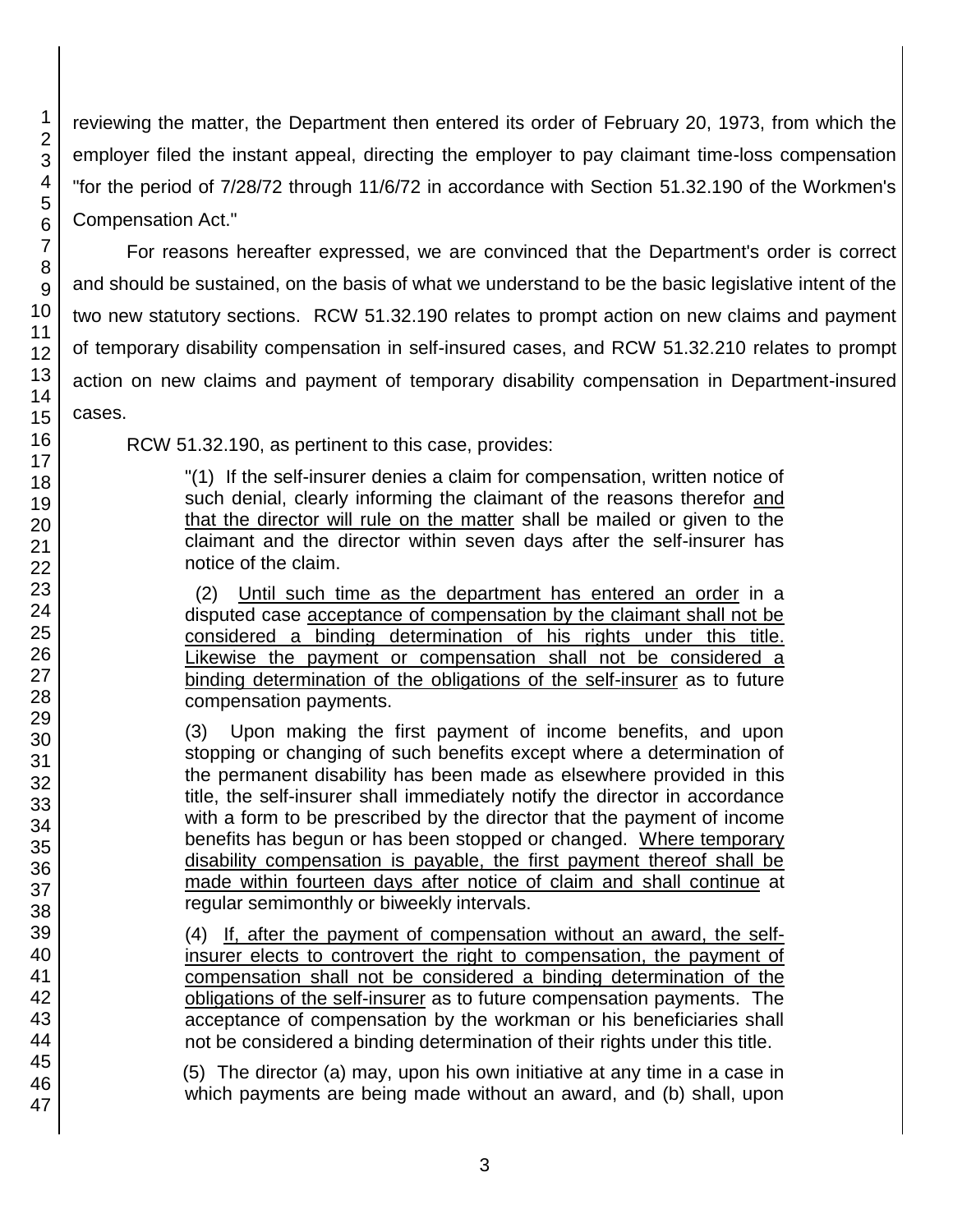receipt of information from any person claiming to be entitled to compensation, from the self-insurer, or otherwise that the right to compensation is controverted, or that payment of compensation has been opposed, stopped or changed, whether or not claim has been filed, promptly make such inquiry as circumstances require, cause such medical examinations to be made, hold such hearings, require the submission of further information, make such orders, decisions or awards, and take such further action as he considers will properly determine the matter and protect the rights of all parties." (Emphasis supplied)

RCW 51.32.210 provides:

"Claims of injured workmen of employers who have secured the payment of compensation by insuring with the department shall be promptly acted upon by the department. Where temporary disability compensation is payable, the first payment thereof shall be mailed within fourteen days after receipt of the claim at the department's offices in Olympia and shall continue at regular semimonthly intervals. The payment of this or any other benefits under this title, prior to the entry of an order by the department in accordance with RCW 51.52.050 as now or hereafter amended, shall be not considered a binding determination of the obligations of the department under this title. The acceptance of compensation by the workman or his beneficiaries prior to such order shall likewise not be considered a binding determination of their rights under this title." (Emphasis supplied)

Clearly, the overriding object of these statutes is to promote prompt determinative initial action as to allowance or rejection of claims, on all claims filed by workmen under the law -- prompt action by both the self-insurer and the Department in self-insured cases, and prompt Departmental action in Department-insured cases. Especially is prompt action important in the cases where temporary total disability is involved. Thus, to make the objective effective, the "14-day law" was adopted, to require commencement of payment of time-loss compensation within that period of time after notice of the claim.

Furthermore, when this 14-day requirement is considered in conjunction with all the other language in these statutes, it is clear that, if in fact there is temporary total disability due to a physical condition allegedly industrially caused, compensation for it must be paid, until a determinative initial order is entered by the Department. This, in our opinion, is the obvious intent of these statutes when viewed in their entirety. If the intent were otherwise, there would be no need for the portions of the statutes providing that payment by the self-insurer or the Department, as the case may be, and acceptance by the claimant of such compensation, prior to the entry of a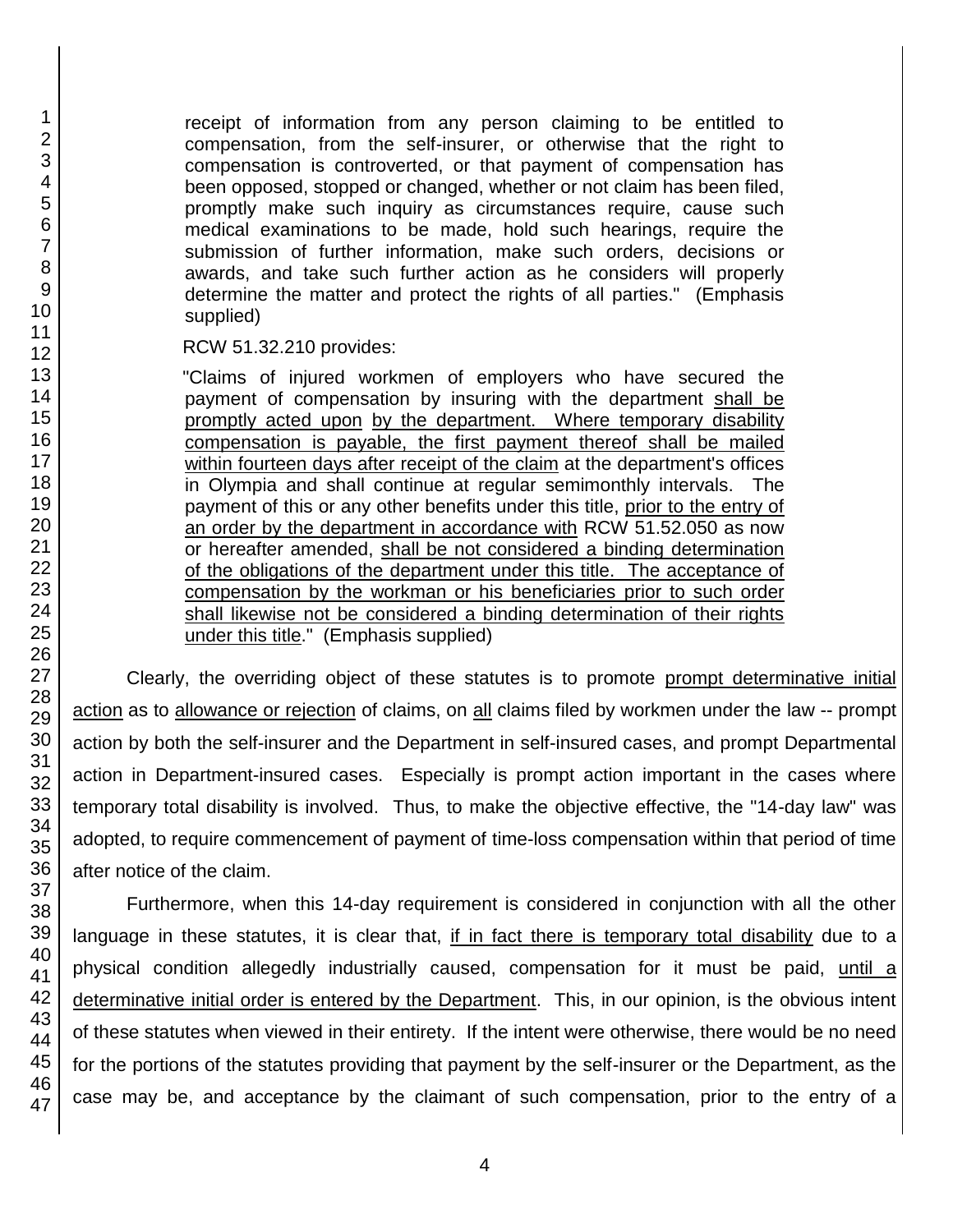determinative order, is not a "binding determination" of their respective rights and obligations under the Act. Clearly such payments are contemplated, or the statute would not have to provide for their non-binding nature. The "binding determination" on allowance or rejection of the claim must be a determinative order entered by the Department which complies with the requirements for a "final" order as set forth in RCW 51.52.050. Thus, until said determinative order on allowance or rejection is entered, the Department or self-insurer, as the case may be, must comply with the "14-day" provision and pay time-loss compensation to the claimant for whatever period prior to said order that he is in fact temporarily totally disabled due to the condition for which the claim was filed. Once such a determinative order is entered, of course, whether it is to allow or to reject, which then is challenged by way of an appeal by the employer or the claimant, as the case may be, there is no requirement to continue any payments while the issue of allowance is being litigated to a final conclusion before this Board or the courts.

The reason for this new kind of statutory requirement appears to be a very practical one, namely, that when a workman is rendered temporarily unable to work because of a physical condition caused, or alleged to be caused, by his employment, there is usually an urgent economic need for prompt payment of temporary disability compensation as wage replacement. The lawmakers have apparently decided that this social need outweighs the wisdom of the previous practice that under no circumstances would any compensation be paid until a determinative administrative decision was made that liability existed. That practice would produce economic hardship for a claimant while awaiting the Department's administrative decision on whether or not to accept the claim.

A consequence of this new statutory approach to forcing prompt administrative determinations on allowance or rejection of claims is that in a few cases the claimant will have received some time-loss compensation where it is later finally determined, by administrative or judicial decision, that the claim should be rejected and no benefits payable. The instant case is an example of this possible result. However, this very consequence points up the effectiveness of the statute in achieving its purpose, i.e., it should cause all people involved in administering the system to see to it that the Department's initial determinative order on allowance or rejection is entered promptly -- within 14 days whenever possible.

This whole question of possible erroneous "pre-payment" of compensation in some cases can easily be rendered completely moot in any case -- namely, by adhering to the expressed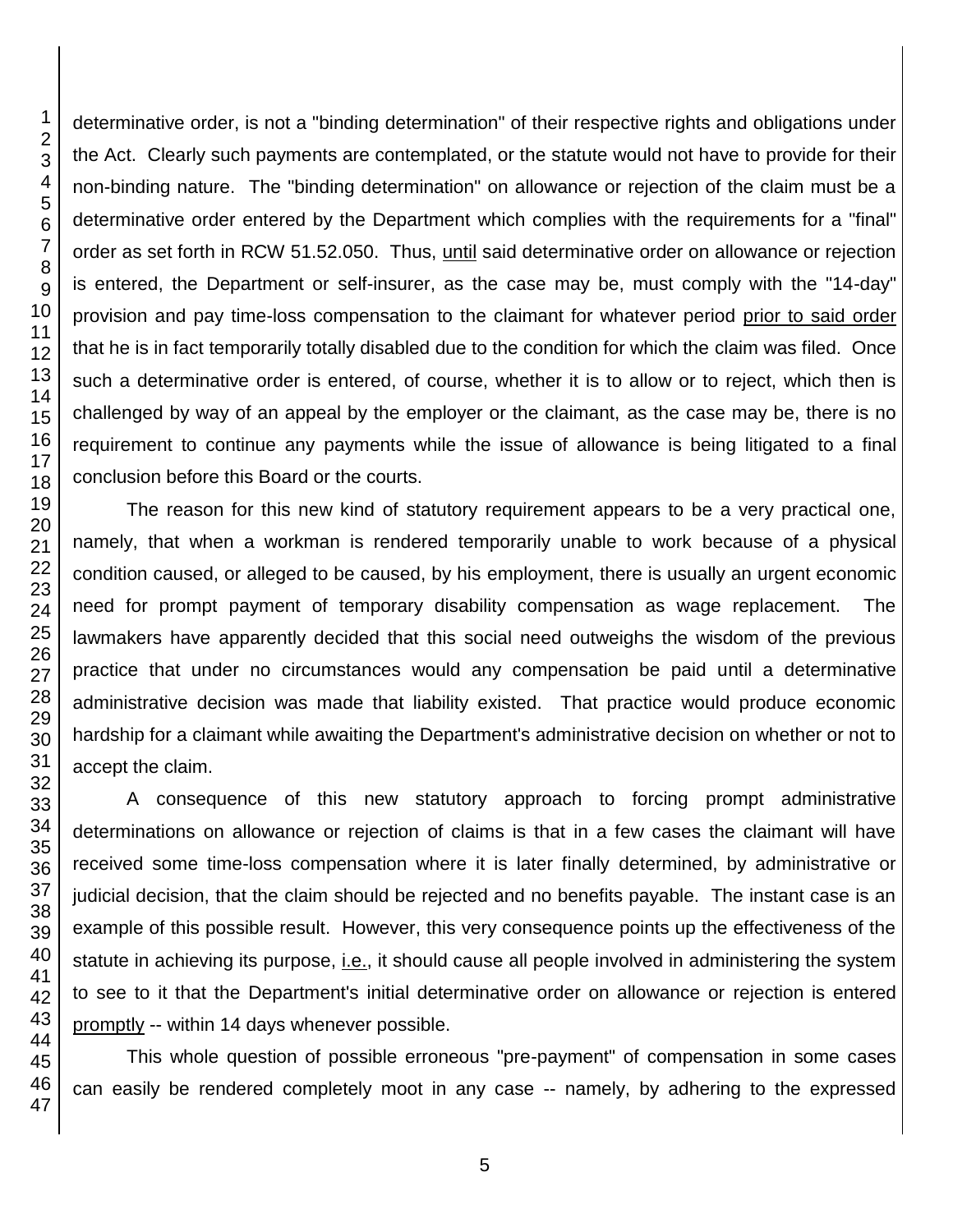legislative intent that the Department's determinative order as to claim allowance or rejection be issued promptly, by assuring that the same is issued within 14 days after receipt of the claim. In view of the substantial investigative staffs and information-gathering facilities possessed both by self-insurers and by the Department, it clearly cannot be said that 14 days is an unreasonable period of time within which to expect such a determination.

These observations negate the arguments which might be made that compensation might have to be paid in some cases for a disability which is immediately obvious as being unrelated to a person's employment, or might have to be paid for a long time for a disability which is finally adjudicated to be non-industrial. These situations simply will not happen. Of course, it is recognized that occasional claims will raise more complex problems, so that the initial investigative period in some claims will exceed 14 days. As to such cases, the legislature has simply said that the economic burden of any delayed initial determination be placed on the workmen's compensation system, rather than on the temporarily disabled claimant or other social welfare or insurance program.

In the instant case, a period of three months transpired between notice of claim and the Department's determinative rejection order. Our record does not disclose the reasons for this delay. However, it would appear that all necessary information was available to be investigated and obtained in the 14 days following claimant's filing of her claim on August 8, 1972. Indeed, the Legislature has declared that a self-insurer must give written notice of its denial of a claim, with reasons therefor, within seven days after notice of it (RCW 51.32.190(1)), thus indicating that seven days is deemed to be sufficient time for a self-insurer to gather all its information on whether or not an injury did occur. The whole controversy raised by this particular appeal would not have arisen if there had been an expeditious gathering of the available information immediately after August 8, 1972, so that the employer's notice of denial could have been issued by August 15 rather than September 15, and the Department's determinative order could have been entered by August 22 rather than November 13.

As support for our legal conclusion, we need look no further than to our neighboring state of Oregon. The Oregon workmen's compensation law, in ORS Sec. 656.262, has provisions very similar to our applicable statutory sections; including requirements for prompt payments of compensation (subsection 2 of ORS 656.262) until denial of the claim is formally made (per subsection 6); the requirement for paying compensation within 14 days after notice of the claim and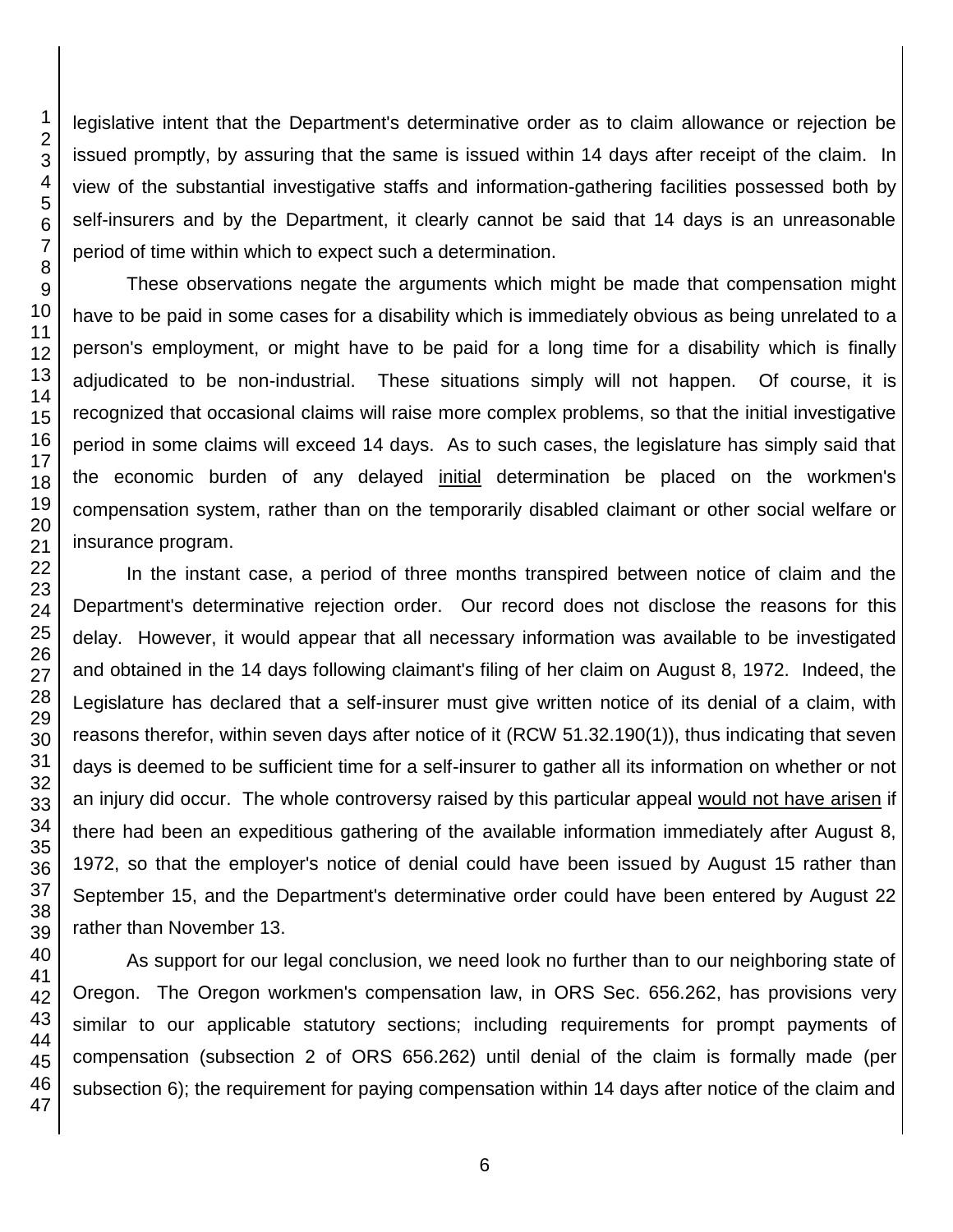at least biweekly thereafter (subsection 4); and the provision that "merely paying or providing compensation shall not be considered acceptance of a claim or an admission of liability." (Subsection 7).

We are not aware of any decision by the Oregon appellate courts in which the question here before us was squarely presented. However, the case of Logan v. Boise Cascade Corp., 5 Or. App. 636, 485 P.2d 441, (1971) is significant. Although the exact holding in that case was concerned with whether or not a statute of limitations operated as a bar to the claim, the Court did observe that initial payment of compensation did not, in view of the provisions of ORS 656.262(7), prevent the employer from later contesting the claim on its merits. This language is certainly pertinent to the instant case, where the question of final rejection of the claim has been laid to rest, in spite of the statutorily-required payment of some time-loss compensation.

There are actually no contested factual matters in the instant appeal, and the pertinent facts and procedural history of the case have been heretofore set out. Reiteration of those matters in the form of formal findings of fact is therefore unnecessary. RCW 51.52.106.

The Board concludes from the facts, as a matter of law, that the Department's order of February 20, 1973, in Claim No. S-105979, directing the self-insured employer, Scott Paper Company, to pay the claimant time-loss compensation for the period from July 28, 1972 through November 6, 1972, is correct. Said order should be sustained.

It is so ORDERED.

Dated this 6th day of November, 1974.

## BOARD OF INDUSTRIAL INSURANCE APPEALS

/s/\_\_\_\_\_\_\_\_\_\_\_\_\_\_\_\_\_\_\_\_\_\_\_\_\_\_\_\_\_\_\_\_\_\_\_\_\_\_ PHILLIP T. BORK Chairman

/s/ SAM KINVILLE Member

# **DISSENTING OPINION**

The claimant in this case is an employee of Scott paper Company; Scott Paper Company being a self-insurer under the appropriate provisions of the Act. The record before us indicates that the employee-claimant filed a claim of industrial injury on August 8, 1972, the date of alleged injury being July 18, 1972. On September 15, 1972, the employer denied the claim. It is observed that the first paragraph of RCW 51.32.190 requires the self-insurer to rule upon such a matter within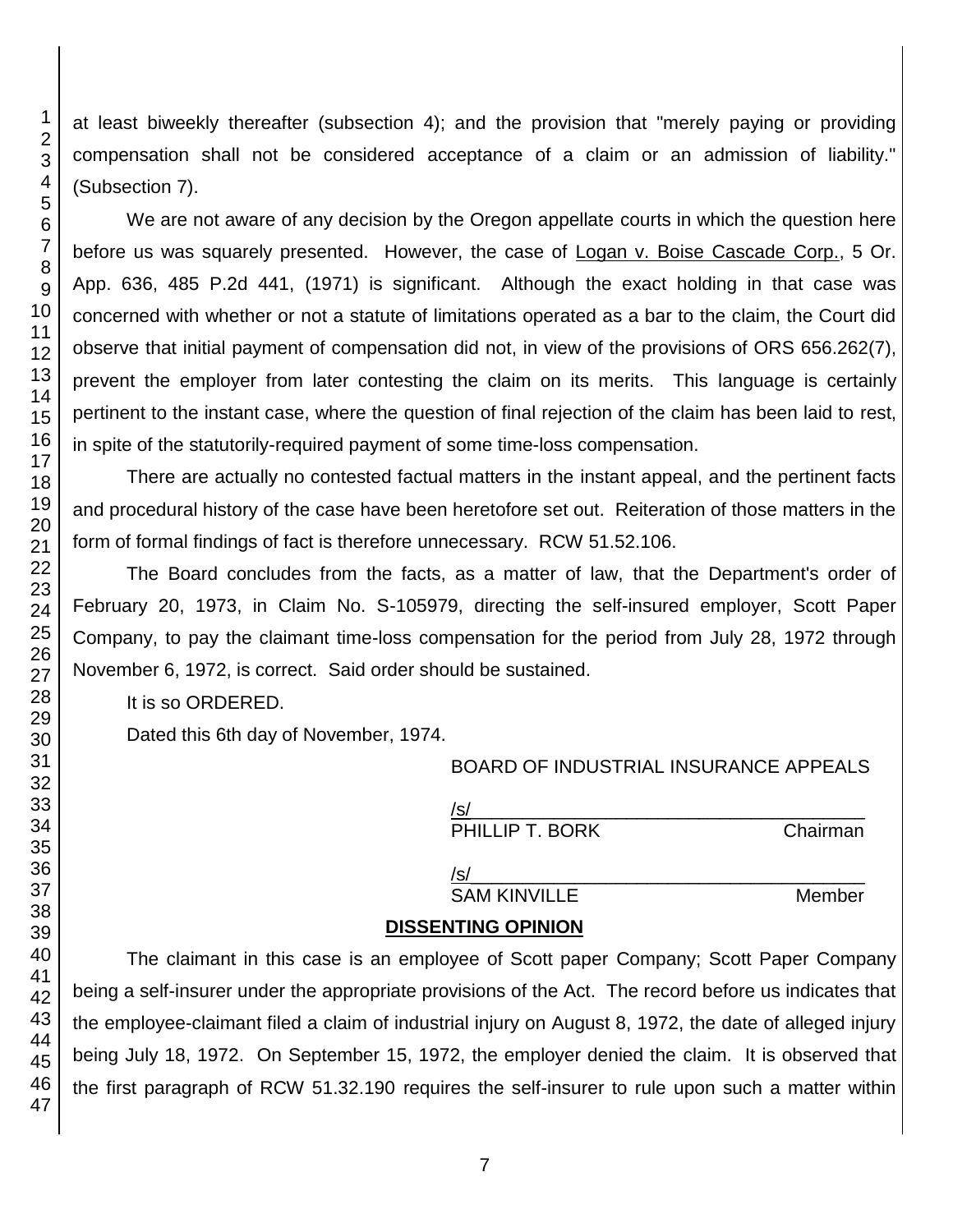seven days after the self-insurer has notice of the claim and this requirement of the statute was not complied with.

On November 13, 1972, the Department issued an order rejecting the claim on the ground that claimant's condition was not related to this alleged injury. That order was not appealed from by any party, and has become final.

On February 20, 1973, the Department issued an order directing the employer to pay timeloss compensation to the claimant for the period from July 28, 1972 through November 6, 1972, in accordance with RCW 51.32.190. The employer filed the instant appeal from said Department

The majority of the Board has elected to sustain the Department's order on the ground that the provisions of RCW 51.32.190 require the employer to pay time-loss in a situation of this nature. The final sentence of RCW 51.32.190(3) reads as follows:

> " . . . Where temporary disability compensation is payable, the first payment thereof shall be made within fourteen days after notice of claim and shall continue at regular semimonthly or biweekly intervals."

In the opinion of the majority, the intent of the provisions of RCW 51.32.190 make it mandatory to pay time-loss, if in fact there is temporary total disability due to a physical condition allegedly industrially caused, until the entry of a determinative initial order as to whether or not there was an insured injury under the Act.

I disagree with this view. It is observed that the portion of the statute quoted above reads "Where temporary disability compensation is payable", and to my mind these words connote a situation where a true injury under the Act has occurred and further there has been evidence of temporary total disability due to that eligible injury. In the case before us, we have a factual pattern where the Department of Labor and Industries has actually rejected the claim but nevertheless has directed the employer to pay time loss for a time interval prior to the time that the Department issued its final order rejecting the claim.

To me, it is patently incongruous that the Department would on the one hand reject the claim and on the other hand direct a self-insured employer to pay time-loss compensation for a condition which was determined not to be a compensable injury under the Act. In this particular case, there is not, and legally cannot be, a determination that there was an injury covered by the Act, and thus the employee cannot be properly classified as temporarily and totally disabled due to the incident